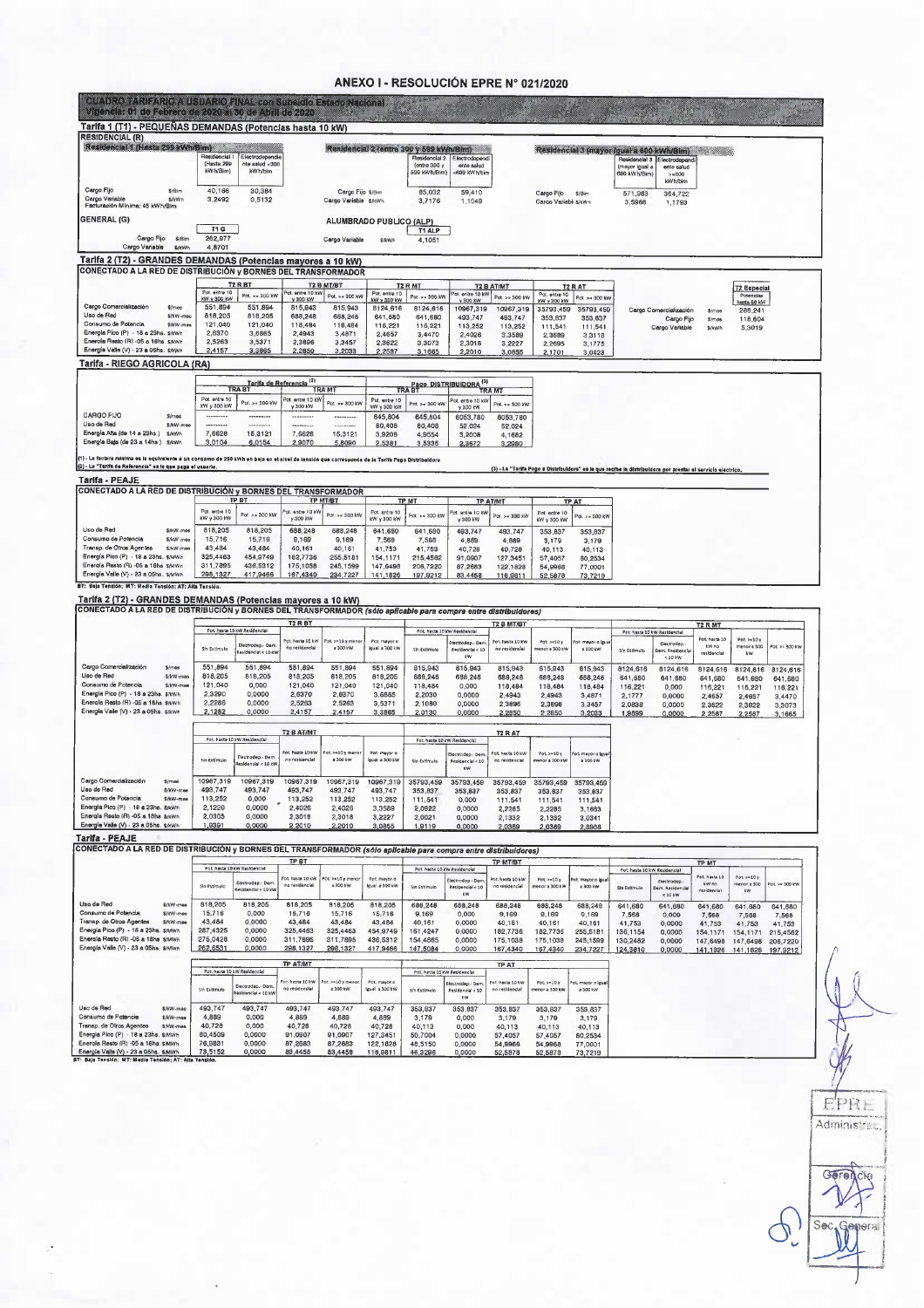#### ANEXO II - RESOLUCIÓN EPRE Nº 021/2020

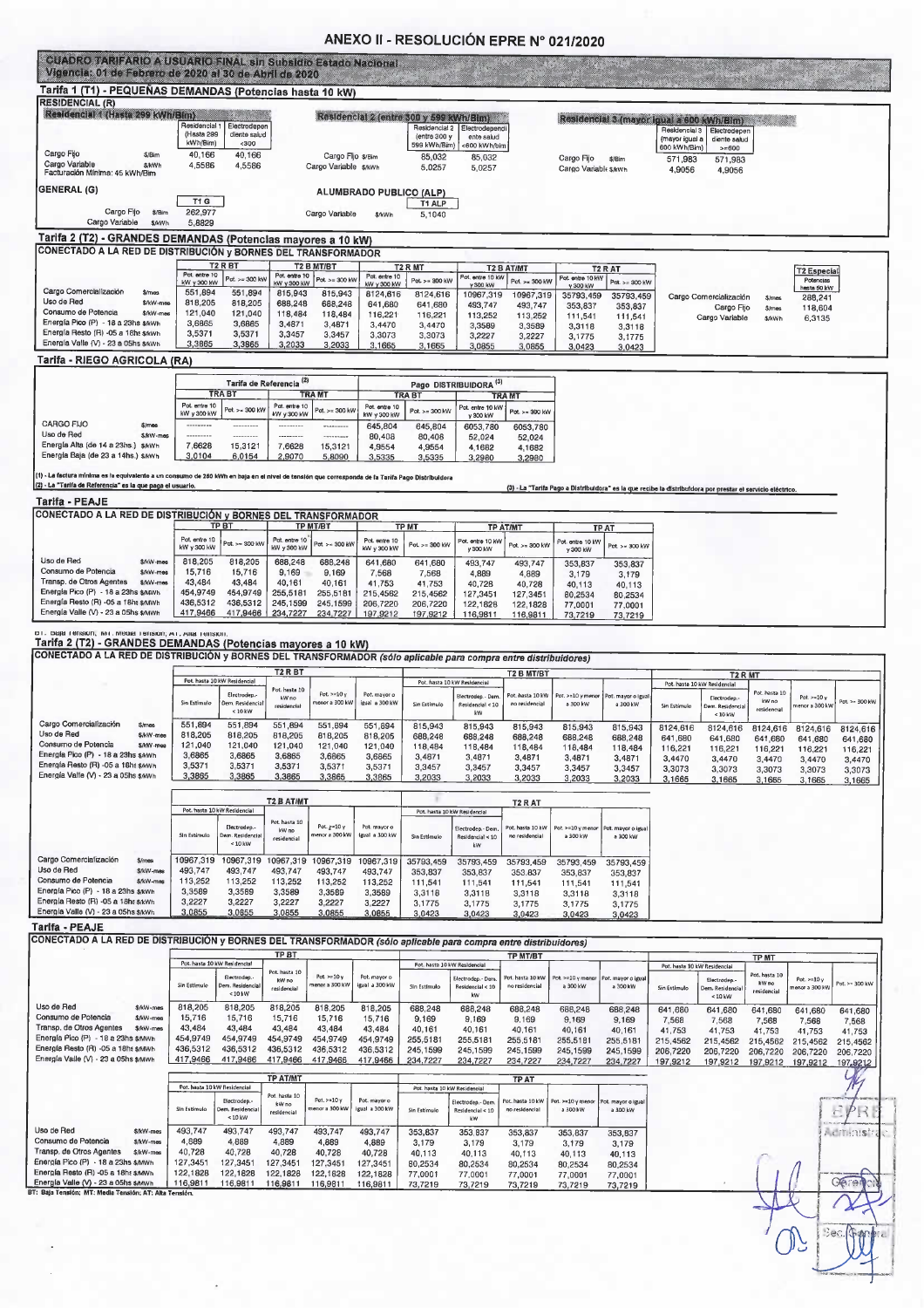### ANEXO III RES. EPRE N° 021/2020

| <b>RESIDENCIAL (R)</b>                                         |                        |                                        |                                      | Tarifa 1 (T1) - PEQUEÑAS DEMANDAS (Potencias hasta 10 kW) |                                              |                                                                                 |                                  |                                              |                                    |  |
|----------------------------------------------------------------|------------------------|----------------------------------------|--------------------------------------|-----------------------------------------------------------|----------------------------------------------|---------------------------------------------------------------------------------|----------------------------------|----------------------------------------------|------------------------------------|--|
| Residencial (Hasta 299 RMh/Bim)                                |                        |                                        |                                      |                                                           |                                              | Residencial 2 (entre 300 y 599 kWh/Blm)                                         |                                  |                                              |                                    |  |
|                                                                |                        | Con Ahorro<br>>=20% (Plan<br>Estimulo) | <b>Tarifa Social</b><br><300 kWh/bim |                                                           | Con Ahorro<br>-20% (Plan<br>Estímulo)        |                                                                                 |                                  | <b>Tarifa Social</b><br>Con Plan<br>Estimulo | Tarifa Social Sin<br>Plan Estímulo |  |
| Cargo Fijo<br>Cargo Variable<br>Facturación Mínima: 45 kWh/Bim | \$/Bim<br><b>S/kWh</b> | 40,166<br>3,0477                       | 40,166<br>1,2345                     | Cargo Fijo \$/Bim<br>Cargo Variable \$/kWh                | 85,032<br>3,5164                             | Cargo Fijo<br>C. Var. hasta 300 kWh bim<br>C. Var. kWh exced, hasta 599 kWh bim | \$/Bim<br><b>S/kWh</b><br>\$/kWh | 85,032<br>1.7054<br>2,6109                   | 85,032<br>1,7054<br>2,7115         |  |
|                                                                |                        |                                        |                                      |                                                           |                                              | Residencial 3 (mayor igual a 600 kWh/Bim)                                       |                                  |                                              |                                    |  |
|                                                                |                        |                                        |                                      |                                                           | Con Ahorro<br>$>= 20%$<br>(Plan<br>Estímulo) |                                                                                 |                                  | <b>Tarifa Social</b><br>Con Plan<br>Estímulo | Tarifa Social Sin<br>Plan Estímulo |  |
|                                                                |                        |                                        |                                      | Cargo Fijo<br>\$/B <sub>m</sub><br>Cargo Variable \$/kwh  | 571,983<br>3,3951                            | Cargo Fijo<br>C. Var. hasta 300 kWh bim<br>C. Var. exced. hasta 600 kWh blm     | \$/Bim<br><b>S/kWh</b>           | 571,983<br>1,5825                            | 571,983<br>1,5825                  |  |

 $\delta$ LPRE **NORTHLIST** Sech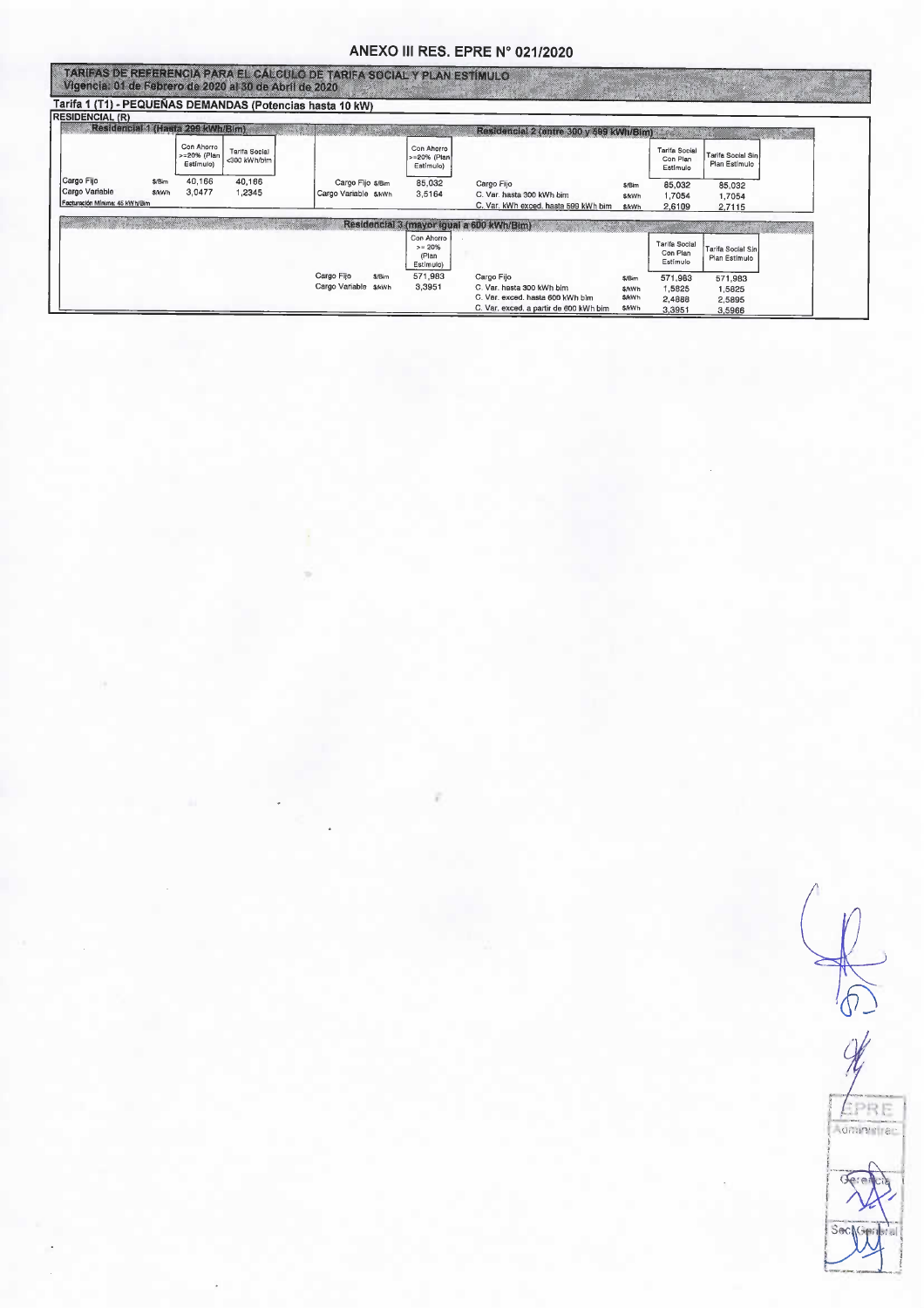#### ANEXO III RES. EPRE Nº 021/2020

| FARIFAS DE REFERENCIA CARA EL CÁLCULO DE TARIFA SOCIAL Y PLAN ESTÍMULO<br>Vigencia: 01 de Febrero de 2020 al 30 de Abril de 2020. |                                                                                 |                                                                   |                                                                                                         |                                                                                                   |                                                                                                                |                                                                                                         |                                                                               |                                                                            |                                                                                                  |                                                                                                   |                                                                                                               |                                                                                                           |  |  |  |
|-----------------------------------------------------------------------------------------------------------------------------------|---------------------------------------------------------------------------------|-------------------------------------------------------------------|---------------------------------------------------------------------------------------------------------|---------------------------------------------------------------------------------------------------|----------------------------------------------------------------------------------------------------------------|---------------------------------------------------------------------------------------------------------|-------------------------------------------------------------------------------|----------------------------------------------------------------------------|--------------------------------------------------------------------------------------------------|---------------------------------------------------------------------------------------------------|---------------------------------------------------------------------------------------------------------------|-----------------------------------------------------------------------------------------------------------|--|--|--|
|                                                                                                                                   |                                                                                 |                                                                   |                                                                                                         |                                                                                                   |                                                                                                                |                                                                                                         |                                                                               |                                                                            |                                                                                                  |                                                                                                   |                                                                                                               |                                                                                                           |  |  |  |
| Tarifa 2 (T2) - GRANDES DEMANDAS (Potencias mayores a 10 kW)                                                                      |                                                                                 |                                                                   |                                                                                                         |                                                                                                   |                                                                                                                |                                                                                                         |                                                                               |                                                                            |                                                                                                  |                                                                                                   |                                                                                                               |                                                                                                           |  |  |  |
| CONECTADO A LA RED DE DISTRIBUCION y BORNES DEL TRANSFORMADOR (sólo aplicable para compra entre distribuidores)                   |                                                                                 |                                                                   |                                                                                                         |                                                                                                   |                                                                                                                |                                                                                                         |                                                                               |                                                                            |                                                                                                  |                                                                                                   |                                                                                                               |                                                                                                           |  |  |  |
|                                                                                                                                   |                                                                                 |                                                                   |                                                                                                         | T <sub>2</sub> R <sub>BT</sub>                                                                    |                                                                                                                |                                                                                                         | T2 B MT/BT                                                                    |                                                                            |                                                                                                  |                                                                                                   |                                                                                                               |                                                                                                           |  |  |  |
|                                                                                                                                   |                                                                                 |                                                                   |                                                                                                         | Pot. hasta 10 kW Residencial                                                                      |                                                                                                                |                                                                                                         |                                                                               |                                                                            |                                                                                                  |                                                                                                   |                                                                                                               |                                                                                                           |  |  |  |
|                                                                                                                                   |                                                                                 |                                                                   |                                                                                                         |                                                                                                   |                                                                                                                | Pot. hasta 10 kW Residencial                                                                            |                                                                               |                                                                            |                                                                                                  |                                                                                                   |                                                                                                               |                                                                                                           |  |  |  |
|                                                                                                                                   | Plan Estímulo:<br>Dem. Residencial<br>$< 10$ kW $\gamma$<br>reducción >=<br>20% | TARIFA SOCIAL<br>Demanda<br>Residencial<br>menor a 150<br>kWh/mes | <b>TARIFA SOCIAL</b><br>Demanda<br>xcedente de 150<br>kWh/mes hasta<br>299 kwh mes cor<br>Plan Estímulo | TARIFA SOCIAL<br>Demanda<br>Excedente de 150<br>kWh/mes hasta<br>299 kwh mes sir<br>Plan Estimulo | <b>TARIFA SOCIAL</b><br>Demanda<br>Excedente de 150<br>kWh/mes a partir<br>de 299 kwh mes<br>con Plan Estimulo | TARIFA SOCIAL-<br>Demanda Excedent<br>de 150 kWh/mes a<br>partir de 299 kwh<br>mes sin Pian<br>Estimulo | Plan Estimulo:<br>Dem. Residencial<br>$< 10$ kW $\vee$<br>reducción >=<br>20% | <b>TARIFA SOCIAL</b><br>Demanda<br>Residencial y<br>menor a 150<br>kWh/mes | TARIFA SOCIAL<br>Demanda<br>xcedente de 150<br>kWh/mes hasta<br>299 kwh mes con<br>Plan Estimulo | TARIFA SOCIAL<br>Demanda<br>Excedente de 150<br>kWh/mes hasta<br>299 kwh mes sin<br>Plan Estimulo | <b>TARIFA SOCIAL</b><br>Demanda<br>Excedente de 150<br>kWh/mes a parti<br>de 299 kwh mes<br>con Plan Estímulo | TARIFA SOCIAL -<br>Demanda<br>Excedente de 150<br>kWh/mes a partir<br>de 299 kwh mes<br>sin Plan Estimulo |  |  |  |
| CARGO COM \$/mes                                                                                                                  | 551,894                                                                         | 551,894                                                           | 551,894                                                                                                 | 551.894                                                                                           |                                                                                                                |                                                                                                         |                                                                               |                                                                            |                                                                                                  |                                                                                                   |                                                                                                               |                                                                                                           |  |  |  |
| USO DE REL \$/kW-mes                                                                                                              | 818,205                                                                         | 818,205                                                           | 818,205                                                                                                 | 818,205                                                                                           | 551,894<br>818,205                                                                                             | 551.894<br>818,205                                                                                      | 815,943<br>688,248                                                            | 815,943                                                                    | 815,943                                                                                          | 815,943                                                                                           | 815,943                                                                                                       | 815.943                                                                                                   |  |  |  |
| CONSUMO E \$/kW-mes                                                                                                               | 121,040                                                                         | 121,040                                                           | 121,040                                                                                                 | 121,040                                                                                           | 121.040                                                                                                        | 121.040                                                                                                 | 118,484                                                                       | 688,248<br>118,484                                                         | 688,248<br>118,484                                                                               | 688,248<br>118,484                                                                                | 688,248                                                                                                       | 688,248                                                                                                   |  |  |  |
| CONSUMO DE ENERGÍA                                                                                                                |                                                                                 |                                                                   |                                                                                                         |                                                                                                   |                                                                                                                |                                                                                                         |                                                                               |                                                                            |                                                                                                  |                                                                                                   | 118,484                                                                                                       | 118,484                                                                                                   |  |  |  |
| -PICO (P) - S/kWh                                                                                                                 | 2,1177                                                                          | 0,2162                                                            | 1,1670                                                                                                  | 1,2726                                                                                            | 2,1177                                                                                                         | 2,3290                                                                                                  | 2,0031                                                                        | 0.2045                                                                     | 1,1038                                                                                           | 1,2037                                                                                            | 2,0031                                                                                                        | 2,2030                                                                                                    |  |  |  |
| -RESTO (R) \$/kWh                                                                                                                 | 2.0273                                                                          | 0,2162                                                            | 1.1218                                                                                                  | 1,2224                                                                                            | 2,0273                                                                                                         | 2,2286                                                                                                  | 1,9177                                                                        | 0.2045                                                                     | 1,0611                                                                                           | 1,1563                                                                                            | 1,9177                                                                                                        | 2,1080                                                                                                    |  |  |  |
| -VALLE (V) - \$/kWh                                                                                                               | 1,9370                                                                          | 0,2162                                                            | 1,0766                                                                                                  | 1.1722                                                                                            | 1,9370                                                                                                         | 2,1282                                                                                                  | 1,8322                                                                        | 0,2045                                                                     | 1.0184                                                                                           | 1,1088                                                                                            | 1,8322                                                                                                        | 2,0130                                                                                                    |  |  |  |
|                                                                                                                                   |                                                                                 |                                                                   |                                                                                                         | T <sub>2</sub> R MT                                                                               |                                                                                                                | <b>T2 B AT/MT</b>                                                                                       |                                                                               |                                                                            |                                                                                                  |                                                                                                   |                                                                                                               |                                                                                                           |  |  |  |
|                                                                                                                                   |                                                                                 |                                                                   |                                                                                                         | Pot. hasta 10 kW Residencial                                                                      |                                                                                                                | Pot. hasta 10 kW Residencial                                                                            |                                                                               |                                                                            |                                                                                                  |                                                                                                   |                                                                                                               |                                                                                                           |  |  |  |
|                                                                                                                                   |                                                                                 |                                                                   |                                                                                                         |                                                                                                   |                                                                                                                |                                                                                                         |                                                                               |                                                                            |                                                                                                  |                                                                                                   |                                                                                                               |                                                                                                           |  |  |  |
|                                                                                                                                   | Plan Estimulo:<br>Dem. Residencial                                              | <b>TARIFA SOCIAL</b><br>Demanda                                   | <b>TARIFA SOCIAL</b><br>Demanda                                                                         | <b>TARIFA SOCIAL</b><br>Demanda                                                                   | <b>TARIFA SOCIAL</b><br>Demanda                                                                                | <b>TARIFA SOCIAL -</b><br>Demanda Excedente                                                             | Plan Estimulo:<br>Dem. Residencial                                            | TARIFA SOCIAL                                                              | TARIFA SOCIAL -<br>Demanda                                                                       | <b>TARIFA SOCIAL</b><br>Demanda                                                                   | <b>TARIFA SOCIAL</b><br>Demanda                                                                               | <b>TARIFA SOCIAL</b><br>Demanda                                                                           |  |  |  |
|                                                                                                                                   | <10 kW y                                                                        | Residencial v                                                     | Excedente de 150                                                                                        | Excedente de 150                                                                                  | Excedente de 150                                                                                               | de 150 kWh/mes a                                                                                        | $< 10$ kW y                                                                   | Demanda<br>Residencial y                                                   | Excedente de 150                                                                                 | Excedente de 150                                                                                  | Excedente de 150                                                                                              | Excedente de 150                                                                                          |  |  |  |
|                                                                                                                                   | reducción >=                                                                    | menor a 150                                                       | kWh/mes hasta<br>299 kwh mes con                                                                        | kWh/mes hasta<br>299 kwh mes sin                                                                  | kWh/mes a partir<br>de 299 kwh mes                                                                             | partir de 299 kwh<br>mes sin Plan                                                                       | reducción >=                                                                  | menor a 150                                                                | kWh/mes hasta                                                                                    | kWh/mes hasta                                                                                     | Wh/mes a partir                                                                                               | kWh/mes a partir                                                                                          |  |  |  |
|                                                                                                                                   | 20%                                                                             | kWh/mes                                                           | Plan Estimulo                                                                                           | Plan Estimulo                                                                                     | con Plan Estimulo                                                                                              | Estímulo                                                                                                | 20%                                                                           | kWh/mes                                                                    | 299 kwh mes cor<br>Plan Estímulo                                                                 | 299 kwh mes sir<br>Plan Estimulo                                                                  | de 299 kwh mes<br>con Plan Estimulo                                                                           | de 299 kwh mes<br>sin Plan Estimulo                                                                       |  |  |  |
| CARGO CON \$/mes                                                                                                                  |                                                                                 |                                                                   |                                                                                                         |                                                                                                   |                                                                                                                |                                                                                                         |                                                                               |                                                                            |                                                                                                  |                                                                                                   |                                                                                                               |                                                                                                           |  |  |  |
| USO DE REC \$/kW-mea                                                                                                              | 8124,616<br>641,680                                                             | 8124.616<br>641,680                                               | 8124,616                                                                                                | 8124.616                                                                                          | 8124.616                                                                                                       | 8124,616                                                                                                | 10967,319                                                                     | 10967,319                                                                  | 10967,319                                                                                        | 10967,319                                                                                         | 10967,319                                                                                                     | 10967,319                                                                                                 |  |  |  |
| <b>CONSUMO E SAW-mes</b>                                                                                                          | 116,221                                                                         | 116,221                                                           | 641,680<br>116,221                                                                                      | 641,680<br>116,221                                                                                | 641,680<br>116,221                                                                                             | 641,680<br>116,221                                                                                      | 493,747                                                                       | 493,747                                                                    | 493.747                                                                                          | 493.747                                                                                           | 493.747                                                                                                       | 493,747                                                                                                   |  |  |  |
| CONSUMO DE ENERGÍA                                                                                                                |                                                                                 |                                                                   |                                                                                                         |                                                                                                   |                                                                                                                |                                                                                                         | 113,252                                                                       | 113,252                                                                    | 113,252                                                                                          | 113,252                                                                                           | 113,252                                                                                                       | 113,252                                                                                                   |  |  |  |
| -PICO (P) - \$/kWh                                                                                                                | 1,9801                                                                          | 0,2022                                                            | 1.0911                                                                                                  | 1,1899                                                                                            | 1,9801                                                                                                         | 2,1777                                                                                                  | 1,9295                                                                        | 0,1970                                                                     | 1.0633                                                                                           | 1,1595                                                                                            | 1,9295                                                                                                        | 2,1220                                                                                                    |  |  |  |
| -RESTO (R) \$AWh                                                                                                                  | 1,8956                                                                          | 0,2022                                                            | 1.0489                                                                                                  | 1.1430                                                                                            | 1,8956                                                                                                         | 2,0838                                                                                                  | 1,8472                                                                        | 0.1970                                                                     | 1,0221                                                                                           | 1,1138                                                                                            | 1,8472                                                                                                        | 2,0305                                                                                                    |  |  |  |
| -VALLE (V) - S/kWh                                                                                                                | 1,8111                                                                          | 0,2022                                                            | 1,0067                                                                                                  | 1,0960                                                                                            | 1,8111                                                                                                         | 1,9899                                                                                                  | 1,7649                                                                        | 0.1970                                                                     | 0.9809                                                                                           | 1,0680                                                                                            | 1,7649                                                                                                        | 1,9391                                                                                                    |  |  |  |
|                                                                                                                                   |                                                                                 |                                                                   |                                                                                                         |                                                                                                   |                                                                                                                |                                                                                                         |                                                                               |                                                                            |                                                                                                  |                                                                                                   |                                                                                                               |                                                                                                           |  |  |  |
|                                                                                                                                   |                                                                                 |                                                                   |                                                                                                         | T <sub>2</sub> RAT<br>Pot. hasta 10 kW Residencial                                                |                                                                                                                |                                                                                                         |                                                                               |                                                                            |                                                                                                  |                                                                                                   |                                                                                                               |                                                                                                           |  |  |  |
|                                                                                                                                   |                                                                                 |                                                                   |                                                                                                         |                                                                                                   |                                                                                                                |                                                                                                         |                                                                               |                                                                            |                                                                                                  |                                                                                                   |                                                                                                               |                                                                                                           |  |  |  |
|                                                                                                                                   | Plan Estimulo:                                                                  | TARIFA SOCIAL                                                     | TARIFA SOCIAL<br>Demanda                                                                                | <b>TARIFA SOCIAL</b><br>Demanda                                                                   | <b>TARIFA SOCIAL</b><br>Demanda                                                                                | TARIFA SOCIAL -<br>Demanda Excedente                                                                    |                                                                               |                                                                            |                                                                                                  |                                                                                                   |                                                                                                               |                                                                                                           |  |  |  |
|                                                                                                                                   | Dem. Residencia<br>$<$ 10 kW $\vee$                                             | Demanda<br>Residencial y                                          | Excedente de 150                                                                                        | Excedente de 150                                                                                  | Excedente de 150                                                                                               | de 150 kWh/mes a                                                                                        |                                                                               |                                                                            |                                                                                                  |                                                                                                   |                                                                                                               |                                                                                                           |  |  |  |
|                                                                                                                                   | reducción >=                                                                    | menor a 150                                                       | kWh/mes hasta                                                                                           | kWh/mes hasta                                                                                     | kWh/mes a partir                                                                                               | partir de 299 kwh                                                                                       |                                                                               |                                                                            |                                                                                                  |                                                                                                   |                                                                                                               |                                                                                                           |  |  |  |
|                                                                                                                                   | 20%                                                                             | kWh/mes                                                           | 299 kwh mes con<br>Plan Estimulo                                                                        | 299 kwh mes sir<br>Plan Estimulo                                                                  | de 299 kwh mes<br>con Plan Estimulo                                                                            | mes sin Plan<br>Estímulo                                                                                |                                                                               |                                                                            |                                                                                                  |                                                                                                   |                                                                                                               |                                                                                                           |  |  |  |
|                                                                                                                                   |                                                                                 |                                                                   |                                                                                                         |                                                                                                   |                                                                                                                |                                                                                                         |                                                                               |                                                                            |                                                                                                  |                                                                                                   |                                                                                                               |                                                                                                           |  |  |  |
| CARGO CON \$/mes<br>USO DE REE S/kW-mes                                                                                           | 35793,459<br>353.837                                                            | 35793.459<br>353,837                                              | 35793.459<br>353.837                                                                                    | 35793,459                                                                                         | 35793.4590                                                                                                     | 35793,4590                                                                                              |                                                                               |                                                                            |                                                                                                  |                                                                                                   |                                                                                                               |                                                                                                           |  |  |  |
| CONSUMO E \$/kW-mes                                                                                                               | 111,541                                                                         | 111,541                                                           | 111,541                                                                                                 | 353,837<br>111,541                                                                                | 353,8370<br>111,5410                                                                                           | 353,8370<br>111,5410                                                                                    |                                                                               |                                                                            |                                                                                                  |                                                                                                   |                                                                                                               |                                                                                                           |  |  |  |
| CONSUMO DE ENERGÍA                                                                                                                |                                                                                 |                                                                   |                                                                                                         |                                                                                                   |                                                                                                                |                                                                                                         |                                                                               |                                                                            |                                                                                                  |                                                                                                   |                                                                                                               |                                                                                                           |  |  |  |
| -PICO (P) - \$/kWh                                                                                                                | 1,9024                                                                          | 0,1942                                                            | 1,0483                                                                                                  | 1,1432                                                                                            | 1,9024                                                                                                         | 2,0922                                                                                                  |                                                                               |                                                                            |                                                                                                  |                                                                                                   |                                                                                                               |                                                                                                           |  |  |  |
| -RESTO (R) \$AWh                                                                                                                  | 1,8213                                                                          | 0.1942                                                            | 1,0078                                                                                                  | 1,0982                                                                                            | 1,8213                                                                                                         | 2,0021                                                                                                  |                                                                               |                                                                            |                                                                                                  |                                                                                                   |                                                                                                               |                                                                                                           |  |  |  |
| -VALLE (V) - \$/kWh                                                                                                               | 1,7401                                                                          | 0.1942                                                            | 0,9672                                                                                                  | 1.0531                                                                                            | 1,7401                                                                                                         | 1,9119                                                                                                  |                                                                               |                                                                            |                                                                                                  |                                                                                                   |                                                                                                               |                                                                                                           |  |  |  |

|                                                                   |                                                              |                                                    |                                                                                 | <b>TP BT</b><br>Pot. hasta 10 kW Residencial                                     |                                                                                        |                                                                                        |                                                        |                                                    | TP MT/BT                                                                         |                                                                                  |                                                                                                       |                                                                    |  |
|-------------------------------------------------------------------|--------------------------------------------------------------|----------------------------------------------------|---------------------------------------------------------------------------------|----------------------------------------------------------------------------------|----------------------------------------------------------------------------------------|----------------------------------------------------------------------------------------|--------------------------------------------------------|----------------------------------------------------|----------------------------------------------------------------------------------|----------------------------------------------------------------------------------|-------------------------------------------------------------------------------------------------------|--------------------------------------------------------------------|--|
|                                                                   | Plan Estimulo:                                               | <b>TARIFA SOCIAL</b>                               | <b>TARIFA SOCIAL</b>                                                            | <b>TARIFA SOCIAL</b>                                                             | <b>TARIFA SOCIAL</b>                                                                   | TARIFA SOCIAL-                                                                         | Plan Estimulo:                                         | <b>TARIFA SOCIAL</b>                               | TARIFA SOCIAL                                                                    | Pot. hasta 10 kW Residencial<br><b>TARIFA SOCIAL</b>                             | TARIFA SOCIAL                                                                                         | TARIFA SOCIAL                                                      |  |
|                                                                   | Dem. Residencial<br><10 kW y<br>reducción >»<br>20%          | Demanda<br>Residencial y<br>menor a 150<br>kWh/mes | Demanda<br>xcedente de 150<br>kWh/mes hasta<br>299 kwh mes con<br>Plan Estimulo | Demanda<br>Excedente de 150<br>kWh/mes hasta<br>299 kwh mes sin<br>Plan Estimulo | Demanda<br>Excedente de 150<br>kWh/mes a partir<br>de 299 kwh mes<br>con Plan Estímulo | Demanda Excedente<br>de 150 kWh/mes a<br>partir de 299 kwh<br>mes sin Plan<br>Estímulo | Dem. Residencial<br>$< 10$ kW y<br>reducción >><br>20% | Demanda<br>Residencial y<br>menor a 150<br>kWh/mes | Demanda<br>Excedente de 150<br>kWh/mes hasta<br>299 kwh mes con<br>Plan Estimulo | Demanda<br>Excedente de 150<br>kWh/mes hasta<br>299 kwh mes sir<br>Plan Estimulo | Demanda<br>Excedente de 150 Excedente de 150<br>Wh/mes a partir<br>de 299 kwh mes<br>on Plan Estimulo | Demanda<br>kWh/mes a partir<br>de 299 kwh mes<br>sin Plan Estímuío |  |
| USO DE REC \$AW-mas<br>CONSUMO E S/kW-mes<br>TRANSP. DE \$/kW-mes | 818,205<br>15,716<br>43,484                                  | 818,205<br>15,716<br>43.484                        | 818,205<br>15,716<br>43,484                                                     | 818,205<br>15,716                                                                | 818,205<br>15,716                                                                      | 818,205<br>15,716                                                                      | 688,248<br>9.169                                       | 688,248<br>9,169                                   | 688.248<br>9,169                                                                 | 688,248<br>9,169                                                                 | 688,248<br>9,169                                                                                      | 688,248<br>9,169                                                   |  |
| CONSUMO DE ENERGÍA                                                |                                                              |                                                    |                                                                                 | 43,484                                                                           | 43,484                                                                                 | 43,484                                                                                 | 40.161                                                 | 40,161                                             | 40,161                                                                           | 40,161                                                                           | 40.161                                                                                                | 40,161                                                             |  |
| -PICO (P) - \$/MWh<br>-RESTO (R) \$AAWh<br>-VALLE (V) - \$/MWh    | 261,3578<br>250,2071<br>239,0563                             | 26,6857<br>26,6857<br>26,6857                      | 144,0218<br>138,4464<br>132.8710                                                | 157,0591<br>150,8642<br>144,6694                                                 | 261,3578<br>250,2071<br>239,0563                                                       | 287,4325<br>275,0428                                                                   | 146,7809<br>140,5186                                   | 14.9869<br>14,9869                                 | 80,8839<br>77,7528                                                               | 88,2058<br>84,7267                                                               | 146,7809<br>140,5186                                                                                  | 161,4247<br>154,4665                                               |  |
|                                                                   |                                                              |                                                    |                                                                                 |                                                                                  |                                                                                        | 262,6531                                                                               | 134,2562                                               | 14,9869                                            | 74,6216                                                                          | 81,2477                                                                          | 134,2562                                                                                              | 147,5084                                                           |  |
|                                                                   |                                                              |                                                    |                                                                                 | <b>TP MT</b>                                                                     |                                                                                        | <b>TP AT/MT</b>                                                                        |                                                        |                                                    |                                                                                  |                                                                                  |                                                                                                       |                                                                    |  |
|                                                                   | $\sigma$<br>Pot. hasta 10 kW Residencial<br>Pot. hasta 10 kW |                                                    |                                                                                 |                                                                                  |                                                                                        |                                                                                        |                                                        |                                                    |                                                                                  |                                                                                  |                                                                                                       |                                                                    |  |
|                                                                   | Plan Estimulo:<br>Dem. Residencial<br>$< 10$ kW $\vee$       | TARIFA SOCIAL -<br>Demanda<br>Residencial y        | <b>TARIFA SOCIAL</b><br>Demanda<br>Excedente de 150                             | <b>TARIFA SOCIAL</b><br>Demanda<br>Excedente de 150                              | <b>TARIFA SOCIAL</b><br>Demanda<br>Excedente de 150                                    | TARIFA SOCIAL -<br>Demanda Excedente<br>de 150 kWh/mes a                               | Plan Estímulo:<br>Dem. Residencial<br>$< 10$ kW y      | TARIFA SOCIAL<br>Demanda<br>Residencial y          | TARIFA SOCIAL<br>Demanda<br>xcedente de 150                                      | TARIFA SOCIAL<br>Demanda<br>Excedente de 150                                     | TARIFA SOCIAL<br>Demanda<br>Excedente de 150                                                          | <b>TARIFA SOCIAL</b><br>Demanda<br>Excedente de 150                |  |
|                                                                   | reducción >=<br>20%                                          | menor a 150<br>kWh/mes                             | kWh/mes hasta<br>299 kwh mes con<br>Plan Estimulo                               | kWh/mes hasta<br>299 kwh mes sin<br>Plan Estimulo                                | kWh/mes a partir<br>de 299 kwh mes<br>con Plan Estímulo                                | partir de 299 kwh<br>mes sin Plan<br>Estimulo                                          | reducción »=<br>20%                                    | menor a 150<br>kWh/mes                             | kWh/mes hasta<br>299 kwh mes cor<br>Plan Estimulo                                | kWh/mes hasta<br>299 kwh mes sin<br>Plan Estimulo                                | kWh/mes a partir<br>de 299 kwh mes<br>con Plan Estímulo                                               | Wh/mes a partir<br>de 299 kwh mes<br>sin Plan Estimulo             |  |
| CARGO COM \$/mes<br>USO DE REL \$/kW-mes                          | 641,680<br>7.568                                             | 641,680<br>7,568                                   | 641.680<br>7,568                                                                | 641,680<br>7,568                                                                 | 641,680<br>7,568                                                                       | 641,680<br>7,568                                                                       | 493,747<br>4,889                                       | 493.747<br>4,889                                   | 493.747<br>4,889                                                                 | 493.747<br>4,889                                                                 | 493,747<br>4,889                                                                                      | 493.747<br>4,889                                                   |  |
| CONSUMO E \$/kW-mes<br><b>CONSUMO DE ENERGÍA</b>                  | 41,753                                                       | 41.753                                             | 41,753                                                                          | 41,753                                                                           | 41,753                                                                                 | 41,753                                                                                 | 40,728                                                 | 40,728                                             | 40,728                                                                           | 40.728                                                                           | 40,728                                                                                                | 40,728                                                             |  |
| -PICO (P) - SAWH                                                  | 123,7676                                                     | 12.6372                                            | 68,2024                                                                         | 74.3763                                                                          | 123,7676                                                                               | 136,1154                                                                               | 73,1527                                                | 7.4692                                             | 40,3109                                                                          | 43,9600                                                                          | 73.1527                                                                                               | 80,4509                                                            |  |
| -RESTO (R) \$/kWh                                                 | 118,4871                                                     | 12,6372                                            | 65,5621                                                                         | 71,4427                                                                          | 118,4871                                                                               | 130,2482                                                                               | 70,0317                                                | 7,4692                                             | 38,7504                                                                          | 42,2261                                                                          | 70,0317                                                                                               | 76,9831                                                            |  |
| -VALLE (V) - \$/kWh                                               | 113,2066                                                     | 12,6372                                            | 62,9219                                                                         | 68,5091                                                                          | 113,2066                                                                               | 124,3810                                                                               | 66,9106                                                | 7,4692                                             | 37,1899                                                                          | 40,4922                                                                          | 66,9106                                                                                               | 73,5152                                                            |  |
|                                                                   |                                                              |                                                    |                                                                                 | <b>TP AT</b>                                                                     |                                                                                        |                                                                                        |                                                        |                                                    |                                                                                  |                                                                                  |                                                                                                       |                                                                    |  |
|                                                                   |                                                              |                                                    |                                                                                 | Pot. hasta 10 kW Residencial                                                     |                                                                                        |                                                                                        |                                                        |                                                    |                                                                                  |                                                                                  |                                                                                                       |                                                                    |  |
|                                                                   | Plan Estimulo:<br>Dem. Residencial                           | TARIFA SOCIAL<br>Demanda                           | TARIFA SOCIAL<br>Demanda                                                        | <b>TARIFA SOCIAL</b><br>Demanda                                                  | TARIFA SOCIAL-<br>Demanda                                                              | TARIFA SOCIAL -<br>Demanda Excedente                                                   |                                                        |                                                    |                                                                                  |                                                                                  |                                                                                                       |                                                                    |  |
|                                                                   | <10kWy                                                       | Residencial                                        | xcedente de 150                                                                 | Excedente de 150                                                                 | Excedente de 150                                                                       | de 150 kWh/mes a                                                                       |                                                        |                                                    |                                                                                  |                                                                                  |                                                                                                       |                                                                    |  |
|                                                                   | reducción ><                                                 | menor a 150                                        | kWh/mes hasta<br>299 kwh mes con                                                | kWh/mes hasta<br>299 kwh mes sin                                                 | kWh/mes a partir<br>de 299 kwh mes                                                     | partir de 299 kwh<br>mes sin Plan                                                      |                                                        |                                                    |                                                                                  |                                                                                  |                                                                                                       |                                                                    |  |
|                                                                   | 20%                                                          | kWh/mes                                            | Plan Estimulo                                                                   | Plan Estimulo                                                                    | con Plan Estimulo                                                                      | Estímulo                                                                               |                                                        |                                                    |                                                                                  |                                                                                  |                                                                                                       |                                                                    |  |
| USO DE REC \$/kW-mes                                              | 353,837                                                      | 353,837                                            | 353,837                                                                         | 353,837                                                                          | 353,8370                                                                               | 353,8370                                                                               |                                                        |                                                    |                                                                                  |                                                                                  |                                                                                                       |                                                                    |  |
| <b>CONSUMO E SAW-mee</b>                                          | 3.179                                                        | 3,179                                              | 3,179                                                                           | 3,179                                                                            | 3,1790                                                                                 | 3,1790                                                                                 |                                                        |                                                    |                                                                                  |                                                                                  |                                                                                                       |                                                                    |  |
| TRANSP. DE \$/kW-mes<br>CONSUMO DE ENERGÍA                        | 40,113                                                       | 40,113                                             | 40,113                                                                          | 40,113                                                                           | 40.113                                                                                 | 40.113                                                                                 |                                                        |                                                    |                                                                                  |                                                                                  |                                                                                                       |                                                                    |  |
| -PICO (P) - \$AAWh                                                | 46,1011                                                      | 4.7071                                             | 25.4041                                                                         | 27.7038                                                                          | 46,1011                                                                                | 50,7004                                                                                |                                                        |                                                    |                                                                                  |                                                                                  |                                                                                                       |                                                                    |  |
| -RESTO (R) S/MWh                                                  | 44,1342                                                      | 4,7071                                             | 24,4207                                                                         | 26.6111                                                                          | 44,1342                                                                                | 48,5150                                                                                |                                                        |                                                    |                                                                                  |                                                                                  |                                                                                                       |                                                                    |  |
| -VALLE (V) - SAWVh                                                | 42,1673                                                      | 4,7071                                             | 23,4372                                                                         | 25,5183                                                                          | 42,1673                                                                                | 46,3296                                                                                |                                                        |                                                    |                                                                                  |                                                                                  |                                                                                                       |                                                                    |  |

BT: Baja Tenslón; MT: Media Tensión; AT: Alta Tensión.



EPRE Administrac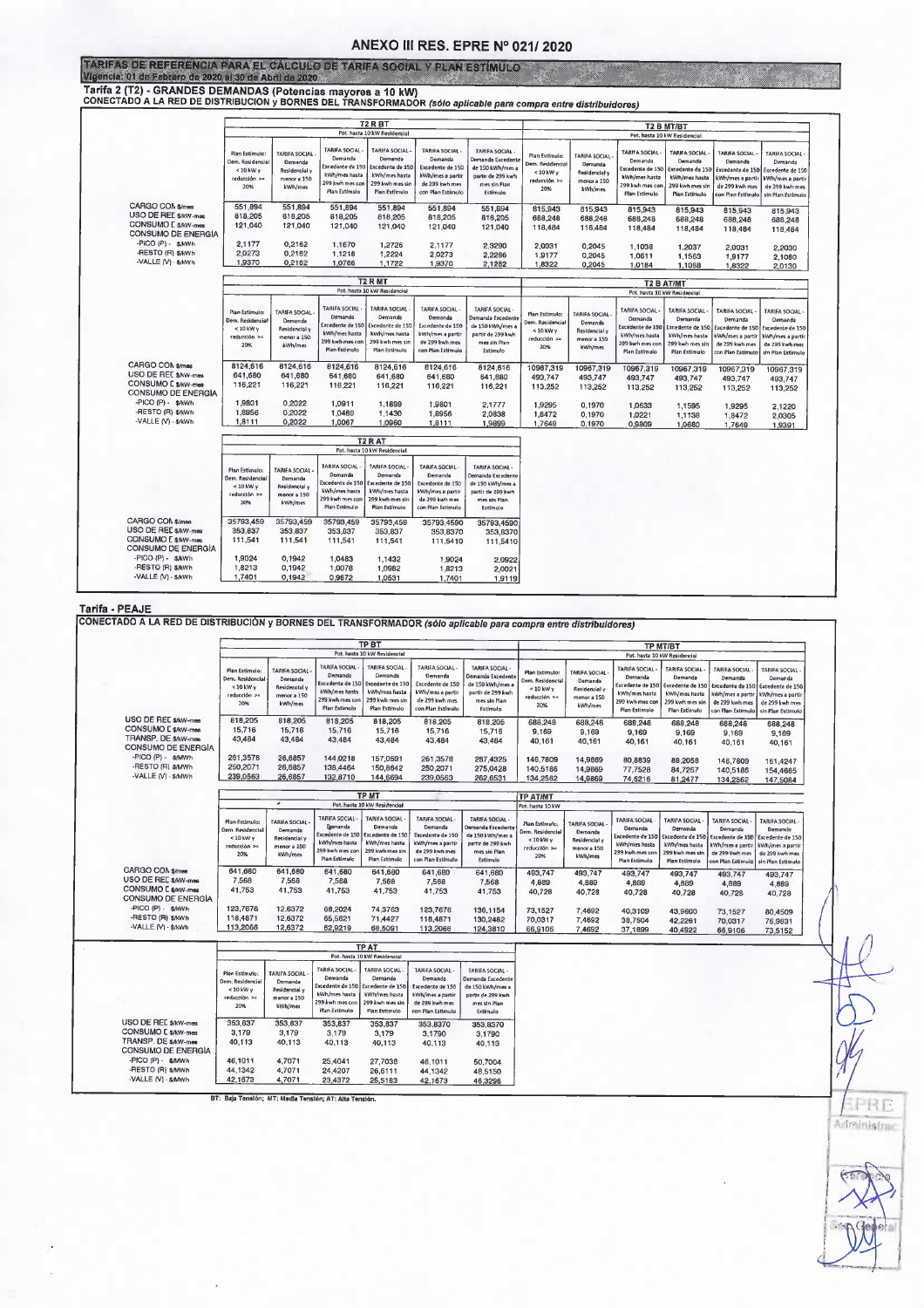## ANEXO IV -RES. EPRE N° 021 / 2020 Vigencia: 01 de Febrero de 2020 al 30 de Abril de 2020

Tarifas de Referencia de RIEGO AGRÍCOLA

Según instrucción Ley 9033 y Decreto Nº 1481/19

| Tarifa de Referencia para Riego Agrícola     | \$/kWh  |
|----------------------------------------------|---------|
| Riego Agrícola BT Pot. hasta 300 kW - ALTA   | 7,6628  |
| Riego Agrícola BT Pot. hasta 300 kW- BAJA    | 3,0104  |
| Riego Agrícola BT pot. mayor a 300 kW - ALTA | 15,3121 |
| Riego Agrícola BT pot. mayor a 300 kW- BAJA  | 6,0154  |
| Riego Agrícola MT Pot. hasta 300 kW - ALTA   | 7,6628  |
| Riego Agrícola MT Pot. hasta 300 kW- BAJA    | 2,9070  |
| Riego Agrícola MT pot. mayor a 300 kW - ALTA | 15,3121 |
| Riego Agrícola MT pot. mayor a 300 kW- BAJA  | 5,8090  |

Tarifas de referencia para el cálculo de la "Compensación de Riego Agrícola (art. 36 Ley 6498), Decreto 1569/09 y Decreto  $1742/16$ ".

### Según instrucción Ley 9033 y Decreto Nº 1481/19

| Tarifa de Referencia para Riego Agrícola     | \$/kWh |
|----------------------------------------------|--------|
| Riego Agrícola BT Pot. hasta 300 kW - ALTA   | 2,4318 |
| Riego Agrícola BT Pot. hasta 300 kW- BAJA    | 0,9107 |
| Riego Agrícola BT pot. mayor a 300 kW - ALTA | 4,8593 |
| Riego Agrícola BT pot. mayor a 300 kW- BAJA  | 1,8195 |
| Riego Agrícola MT Pot. hasta 300 kW - ALTA   | 2.4547 |
| Riego Agrícola MT Pot. hasta 300 kW- BAJA    | 0,8964 |
| Riego Agrícola MT pot. mayor a 300 kW - ALTA | 4,9052 |
| Riego Agrícola MT pot. mayor a 300 kW- BAJA  | 1,7913 |

# Parámetros Base para cálculo de compensaciones tarifarias

Según instrucción Ley 9033 y Decreto Nº 1481/19

| Parámetros Base para el cálculo de Compensaciones<br><b>Tarifarias</b> | \$/kWh |
|------------------------------------------------------------------------|--------|
| Entidades de Interés Público                                           | 0,8839 |
| Cooperativas de Agua Potable                                           | 1,3605 |
| Malargüe Comercial e Industrial hasta 50 kW                            | 4,4454 |
| Malargüe Comercial e Industrial >= 50 kW                               | 4,5521 |